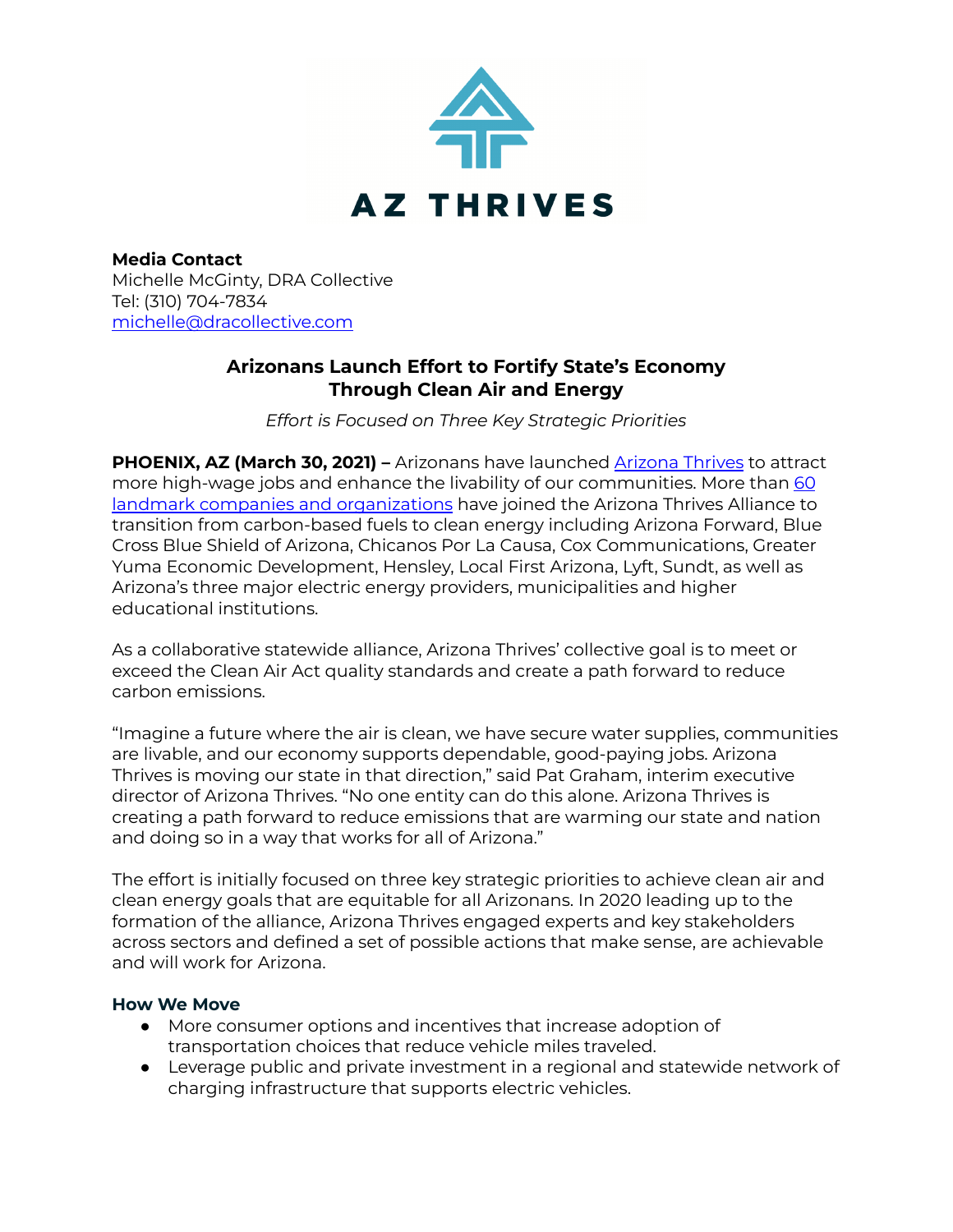

● Transition state and municipal fleets to electric vehicles and incentivize the transition of major employer fleets to electric vehicles.

### **How We Power Our Economy**

- Pursue shared initiatives that tackle difficult problems and explore new technologies with partners in a transparent and collaborative approach to advance clean energy goals and demonstrate value to the public.
- Support a statewide plan that identifies responsible energy-siting zones and electrical transmission that allows us to optimize and expedite renewable energy deployment.
- Encourage policies that reduce costs, save energy and reduce carbon.
- Support stakeholder collaboration to develop consumer options and incentives for managing peak energy demand.

# **Where We Live and Work**

- Support consumer education and energy efficiency programs that advance building upgrades, energy star consumer product incentives, and other strategies that offer economic and health benefits, particularly for Arizona's most vulnerable residents.
- Support efforts to promote innovative approaches to energy efficiency, increased electrification, construction waste reduction, adaptive reuse of buildings, water conservation, and other policies and programs that reduce carbon emission, protect air quality, and improve building safety.
- Support state and local investments in nature-based solutions and public health infrastructure that promote multiple benefits, including mitigating carbon emissions and urban heat, water conservation, consumer and pedestrian safety, and improved air quality for all Arizonans.

Incubated by The Nature [Conservancy](https://www.nature.org/en-us/about-us/where-we-work/united-states/arizona/) in Arizona, The Alliance is working together to chart a path forward so the transition from carbon-based fuels to clean energy is affordable, reliable and fair. In March 2019, The Nature Conservancy convened a group of respected leaders who care about clean air, clean energy and building a robust economy in Arizona, charging them with an approach that would be inclusive and integrated versus polarizing and divisive.

"Now, more than two years in the making, Arizona Thrives believes there is a convergence of interests that makes now the right time to act: lower cost clean energy, new technology to improve reliability of clean energy, and demand from major companies," Graham said. "There also is a desire to avoid the high cost in dollars and lives of delayed action."

Arizona Thrives values equitable solutions.